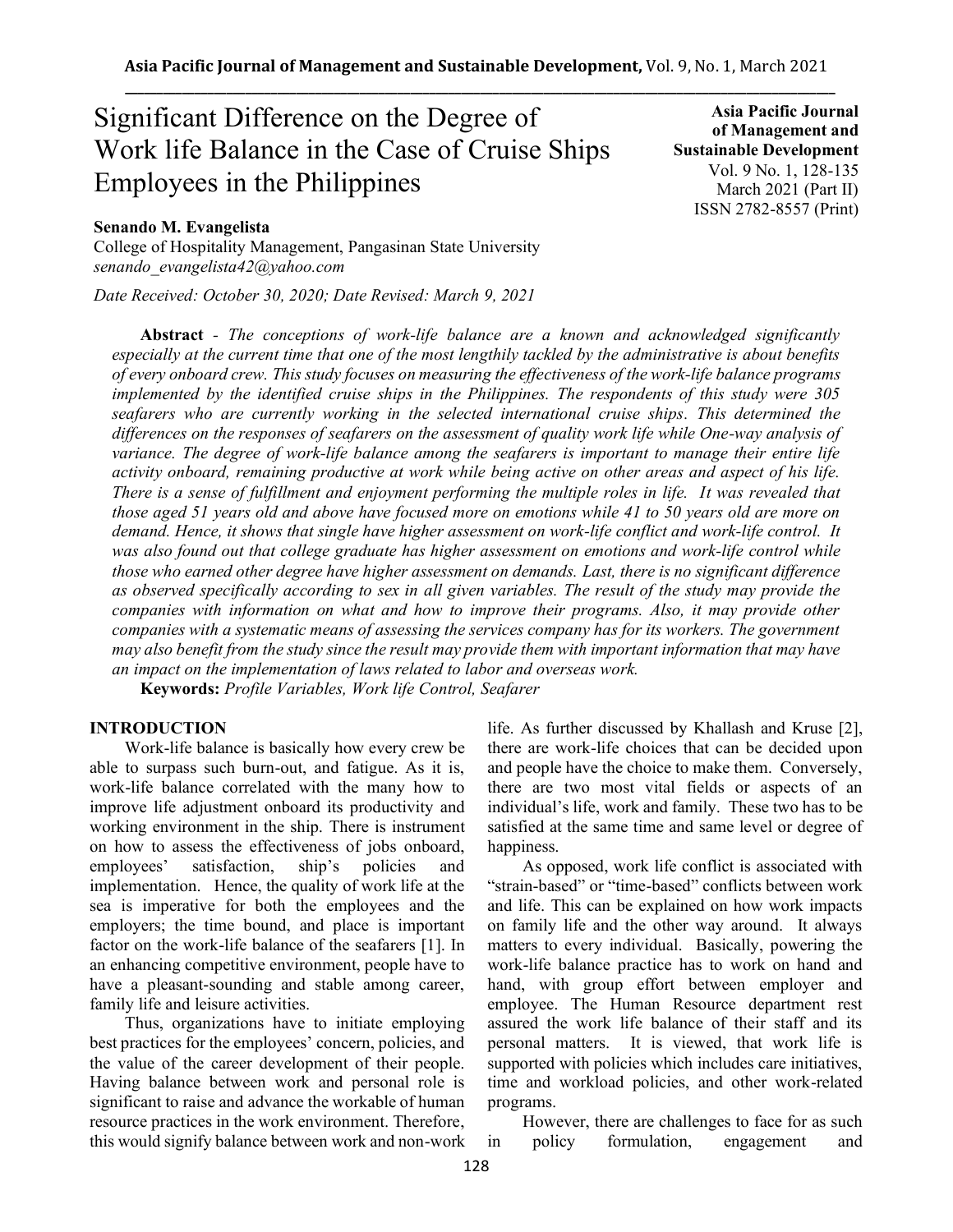implementation. It may result to either lowering of heighten some of the issues associated to turnover, absenteeism and other job-related attitudes [3]. Seafarers have highly risk work environments; thus, it requires vastly skills and capabilities to perform both individual and organizational level. Based on the report, the competency of the seafarers was highlighted by their behavior and attitude towards work [4].

In cruise industry, seafarers experiencing work fatigue can easily feel burnout since they were living 24/7 right there in their workplace, they have no other place where to go to unwind or got a chance to change their physical and social environment. If this happens, absenteeism becomes apparent, occurrence of low performance and engagement is possible as well. Excessive workload and requirements make the person irritable and demotivated to work. Thus, employees' job demands affects their physical, mental or psychological conditions. Further, safety culture onboard and social facilities for seafarers at port were also developed. Relatively, correct sleep habits ensured the quality of work. Also, healthy lifestyle behaviors are effective to manage fatigue.

However, despite the promising monetary compensation that this industry offers, seafarers constantly face a multiplicity of professional hazards and uncertain detrimental scenarios along their journey at the sea. They continually deal with complex and hazardous circumstances which fallouts own physical health vulnerability. Long and continuous exposure of the seafarers to harsh weather while working on deck can bring them to serious health complications. Adding up were the management political agenda and conflicts between the seafarers contributes to the difficulty of living of the seafarers on board ships. These problems are aggravated by quite a lot of factors that undermine their physical, mental and social well-being at countless phases of the work cycle.

This study focuses on measuring the effectiveness of the work-life balance programs implemented by the identified cruise ships in the Philippines. The result of the study may provide the companies with information on what and how to improve their programs. Also, it may provide other companies with a systematic means of assessing the services company has for its workers. The government may also benefit from the study since the result may provide them with important information that may have an impact on the implementation of laws related to labor and overseas work.

The study assessed the work life Balance of seafarers in the International Cruises. Specifically, it achieved the following: presented the demographic profile of seafarers in terms of age, gender, civil status, educational attainment and length of service in the company; determined the degree of work-life balance in terms of emotion, behavior, demand, work-life conflict, family management, work-life control, worklife initiatives; tested if there is significant difference with responses when grouped according to the profile variables.

# **METHODS**

#### **Research Design**

The researcher made use of a descriptive survey method to determine the degree of work-life balance in terms of work-life conflict, family management, worklife control, work-life initiatives. With the use of survey instrument, the researcher was able to assess the work life Balance of seafarers in the International Cruises.

## **Participants**

The respondents of this study were 305 seafarers who are currently working in the selected international cruise ships. The total number of respondents were computed based the effective size of 0.25, a power probability of 0.95 and an alpha level of 0.05 using G\* power 3.1.9.

#### **Instrument**

The instrument used in the study was adapted from the study of Oa et al. (2018). The first part refers to the demographic profile of the respondents in terms of age, gender, civil status, educational attainment, and length of service in the company; the second, determines the degree of work-life balance in terms of: emotion, behavior, demand; third, assesses the degree of worklife balance in terms of: work-life conflict, family management, work-life control, work-life initiatives.

## **Data Gathering Procedure**

The researcher administered the questionnaires onsite and on-line. For on-site, the respondents were given an ample time to answer the questionnaire. Meanwhile, the on-line survey was sent via social media platforms. Upon the retrieval the data were tallied, interpreted, and analyzed.

## **Ethical Consideration**

The researcher has made it a priority to keep the information collected confidential and to use it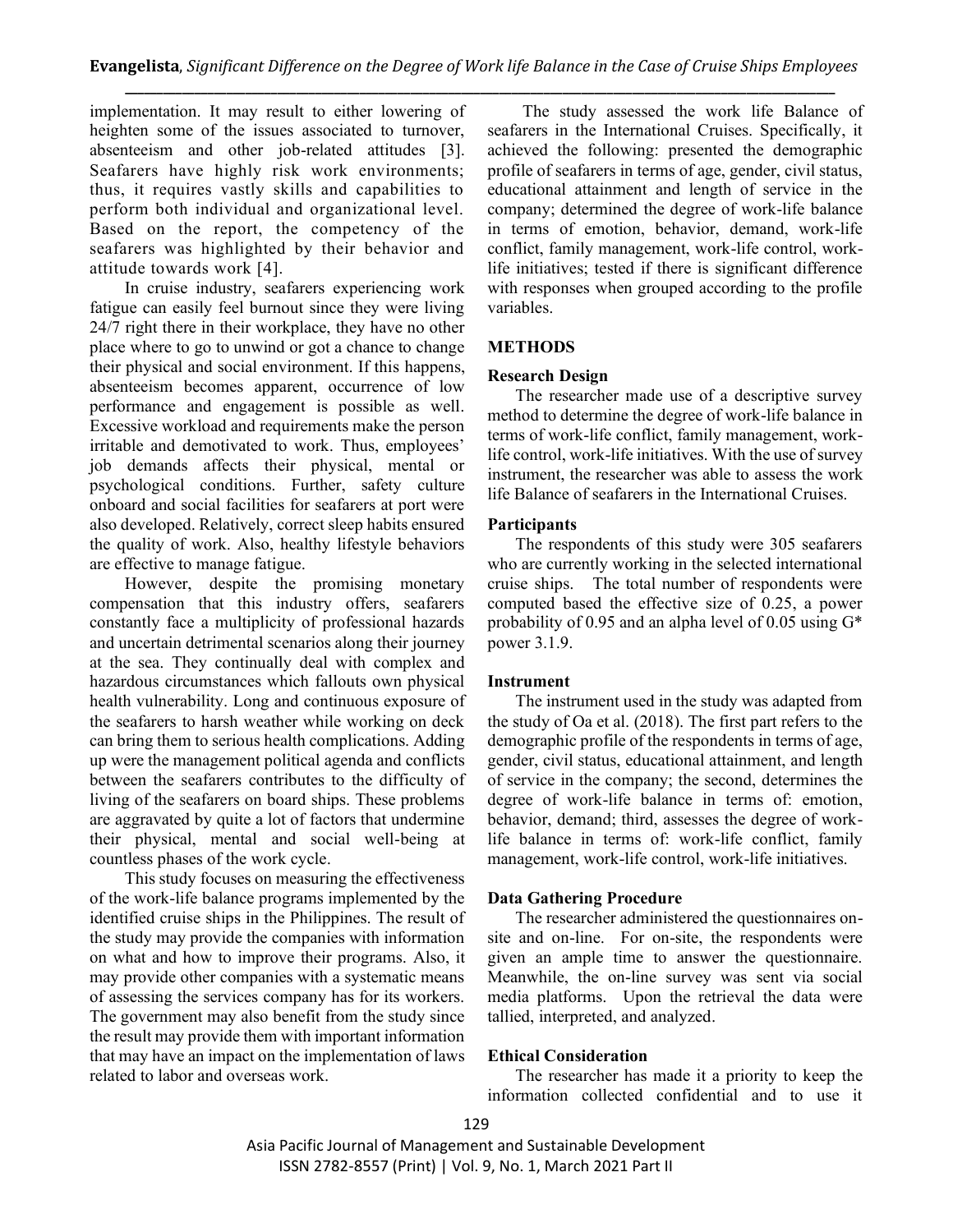exclusively for academic purpose. Before administering the data collection instruments, the researcher obtained the respondents' prior consent or approval. Furthermore, there is no pressure or intimidation imposed on the respondents in deciding whether to partake or not.

#### **Data Analysis**

Scouring and interpretation. The items in the questionnaire were given corresponding weighs of 1 to 4. Equivalent verbal descriptions are also provided using the scale of agreement, 4 as being strongly agree to 1 as being strongly disagree. The research made used of Frequency count/Percentage to determine the demographic profile of the respondents. Independent ttest. This determined the differences on the responses of seafarers on the assessment of quality work life while One-way analysis of variance. This were calculated to determine the significant difference between the profile variables in their workplace.

#### **RESULTS AND DISCUSSION**

**Table 1. Profile Percentage Distribution** 

| <b>Profile Variables</b>      | F   | $\frac{0}{0}$ |
|-------------------------------|-----|---------------|
| Age                           |     |               |
| 21-30 years old               | 86  | 28.20         |
| 31-40 years old               | 124 | 40.70         |
| 41-50 years old               | 78  | 25.60         |
| 51 years old and above        | 17  | 5.60          |
| <b>Sex</b>                    |     |               |
| Female                        | 270 | 88.50         |
| Male                          | 35  | 11.50         |
| <b>Civil Status</b>           |     |               |
| Single                        | 215 | 70.50         |
| Married                       | 75  | 24.60         |
| Separated                     | 14  | 4.60          |
| Widowed/widower               | 1   | .30           |
| <b>Educational Attainment</b> |     |               |
| Undergraduate                 | 20  | 6.60          |
| College Graduate              | 278 | 91.10         |
| Other                         | 7   | 2.30          |
| Length of stay in the company |     |               |
| $1-10$ years                  | 276 | 90.50         |
| $11 - 20$ years               | 29  | 9.50          |

Table 1 presents the percentage distribution of the respondents' profile wherein most of the participants were at the age of 31 to 40; there were 124 or 40.70 percent followed by aged 21-30 with 86 or 28.20 percent; next is 41-50 years old with 78 or 25.60 percent and finally, aged 51 years old and above with

17 or 5.60 percent from the total number of respondents. In terms of sex, majority of the respondents were female with 270 or 88.50 percent while, male got 35 or 11.50 percent. These female respondents are part of food and beverage department on board if not they are housekeeper. While, male are at lounge or kitchen section.

Whereas, in terms of civil status, most were single with 215 or 70.50 percent; married were 75 or 24.60 percent; the separated, got 14 or 4.60 percent and the last widowed/widower, 1 or .30 percent. Since majority of these respondents are the early 30's, they are still single, looking ahead to fulfill their dreams and make use of their time to collect work experiences, preparing themselves for greater opportunities in the industry.

Moreover, in terms of educational attainment of the respondents, majority of them were college graduate with 278 or 91.10 percent while, the undergraduate got 20 or 6.60 percent and others were 7 or 2.30 percent. The last profile of the respondents; their length of stay in the company; majority of them were 276 or 90.50 stayed for about 1-10 years while the least 29 or 9.50 percent of the respondents stayed 11-20 years.

Table 2 presents the summary table on the degree of work-life balance with a composite mean of 2.91 with verbal interpretation as agree. The degree of work-life balance among the seafarers is important to manage their entire life activity onboard, remaining productive at work while being active on other areas and aspect of his life. There is a sense of fulfillment and enjoyment performing the multiple roles in life. On board seafarers are mentally, emotionally and physically challenge to handle and understand the daily life on board [5].

**Table 2. Summary Table on the Degree of Work-Life Balance**

| <b>Indicators</b>     | WM   | VI        | Rank |
|-----------------------|------|-----------|------|
| 1. Emotions           | 3.54 | <b>SA</b> | 2    |
| 2. Behavior           | 3.56 | SА        |      |
| 3. Demands            | 3.50 | <b>SA</b> | 3    |
| 4. Work Life Conflict | 3.30 | A         |      |
| 5. Family Management  | 2.99 | A         |      |
| 6. Work-Life Control  | 3.08 | A         | 6    |
| 7. WLB Initiatives    | 3.29 | A         |      |
| <b>Composite Mean</b> | 2.91 | gree      |      |

Among the indicators shown, with highest mean and strongly agreed is behavior (3.56); the attitude toward work is given much importance by many companies. According to the respondents, part of their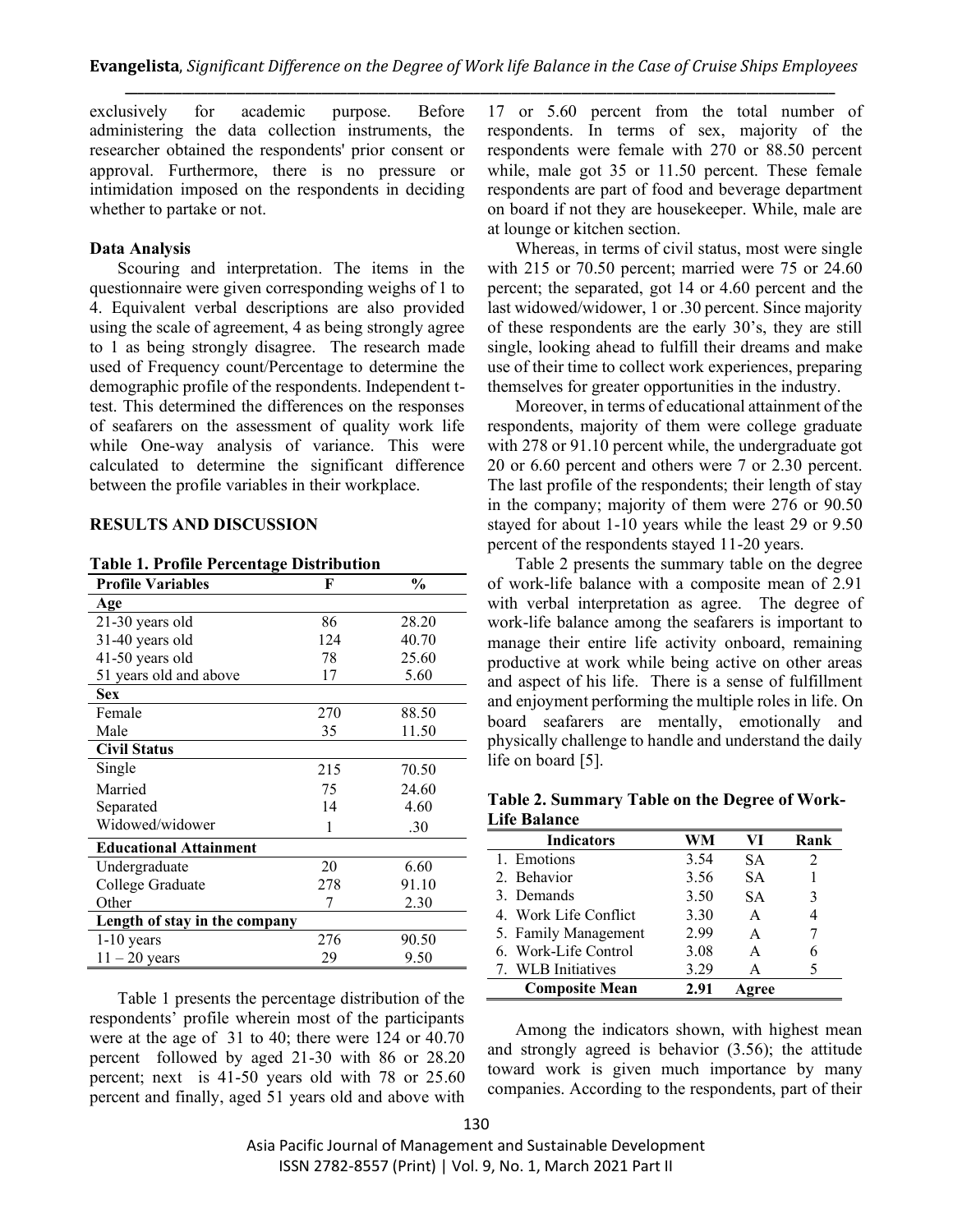training before they were deployed onboard is preconditioning of their mind and attitude towards job and living far away from their family.

Being seafarers, they were confronted with many conflicts in the workplace and within their inner self (boredom and loneliness). Seafarers' behavior or attitude is given heavier assessment among the applicants. This is the reason that prior experience has a greater advantage for staffing rather than the first timer. The work-life balance of offshore crew members in terms of behavior motivate them a lot to work hard, earn money and save for their family. The financial aspect of their job pushes them to stay on the job [6].

In terms of emotions (3.54), respondents admitted that being a crew member is not an easy job. Choosing the profession, the person must be mentally and emotionally prepared. According to them, living in the middle of the sea that most of the time has no good communication signal to communicate clearly with their family is something which makes their feeling much heavier. Also, strong emotion is essential while working and with other co-employees who belong from different nationalities, added to that is when engaging with their hundreds or thousands of guests every day. Their patience is tested to maximum and beyond limits while performing their jobs.

Emotion of the offshore crew member can be the basis of improving the organization engagement with the employees. Their perception and feeling towards or their work-life balance practice is significant to do a diverse enhancement for consistent effects on their jobs [7].

Third, in terms of demands (3.50), the onboard crew members have adjusted themselves to the work demand and manage to balance it while carrying out the family responsibilities. To be physically present in family gatherings are possible to happen among the seafarers onboard because they are working miles and miles away. This is one of the biggest and difficult adjustment to make among those seafarers. The work demand is a factor where the crew members blend their work life balance in order to fulfil their obligation on work-to family. So, it is important to consider it; if the work demand is suited to the employees that would not place them in risk or hazardous situation that bring about work fatigue.

Others were the least but positively agreed by the respondents are work-life conflict (3.30), work-life balance initiatives (3.29), work-life control (3.08) and family management (2.99). The last is the family management wherein the respondents would always rely on other family members to look after or to takecare their immediate family. As much as they wanted to be with their family; it is difficult for them to do so because of the nature and geographic location of their job. The main reason for the crew member to work on board is to fulfill their obligation to their family no matter how far it was and no matter how difficult to confront other issues encountered inside the ship as long as the ship is complete with communication technology in order to communicate with their families and friends; because this is the least that they could have to cover up the boredom and loneliness [8].

**Table 3. Difference of Responses on the Degree of Work Life Balance When Grouped According to Age**

| <b>F-value</b> | p-value |
|----------------|---------|
| 4.367**        | 0.005   |
| 2.280          | 0.079   |
| $3.630*$       | 0.013   |
| 1.508          | 0.212   |
| 0.430          | 0.732   |
| 1.414          | 0.239   |
| 2.038          | 0.109   |
|                |         |

*Legend: \*Significant at p-value < 0.05; \*\*Significant at pvalue < 0.01*

Table 3 presents the comparison of responses on the degree of work-life balance when grouped according to age. It was observed that there was a significant difference found on emotions (p-value  $=$  $0.005$ ) and demands (p-value = 0.013). This was observed since the obtained p-values were less than 0.05 alpha level. This means that the responses vary significantly and based on the post hoc test conducted, it was found out that 51 years old and above have focused more on emotions while 41 to 50 years old are more on demand.

The older the crew member, the greater is the desire to stay with their family. As observed, these older crew belong to the age of 51 years and above are more emotional the fact that there is an intense feeling to be with their family on the latter part of their lives. They are more at peace when they are with their families. Aside from the fact they already have some concerns with their health, they want to spend their little time with their loved ones.

Being with the family has an impact on health and psychological well‐being, settling their goals on both areas of work and family expound beautiful or pleasant emotional conditions [9].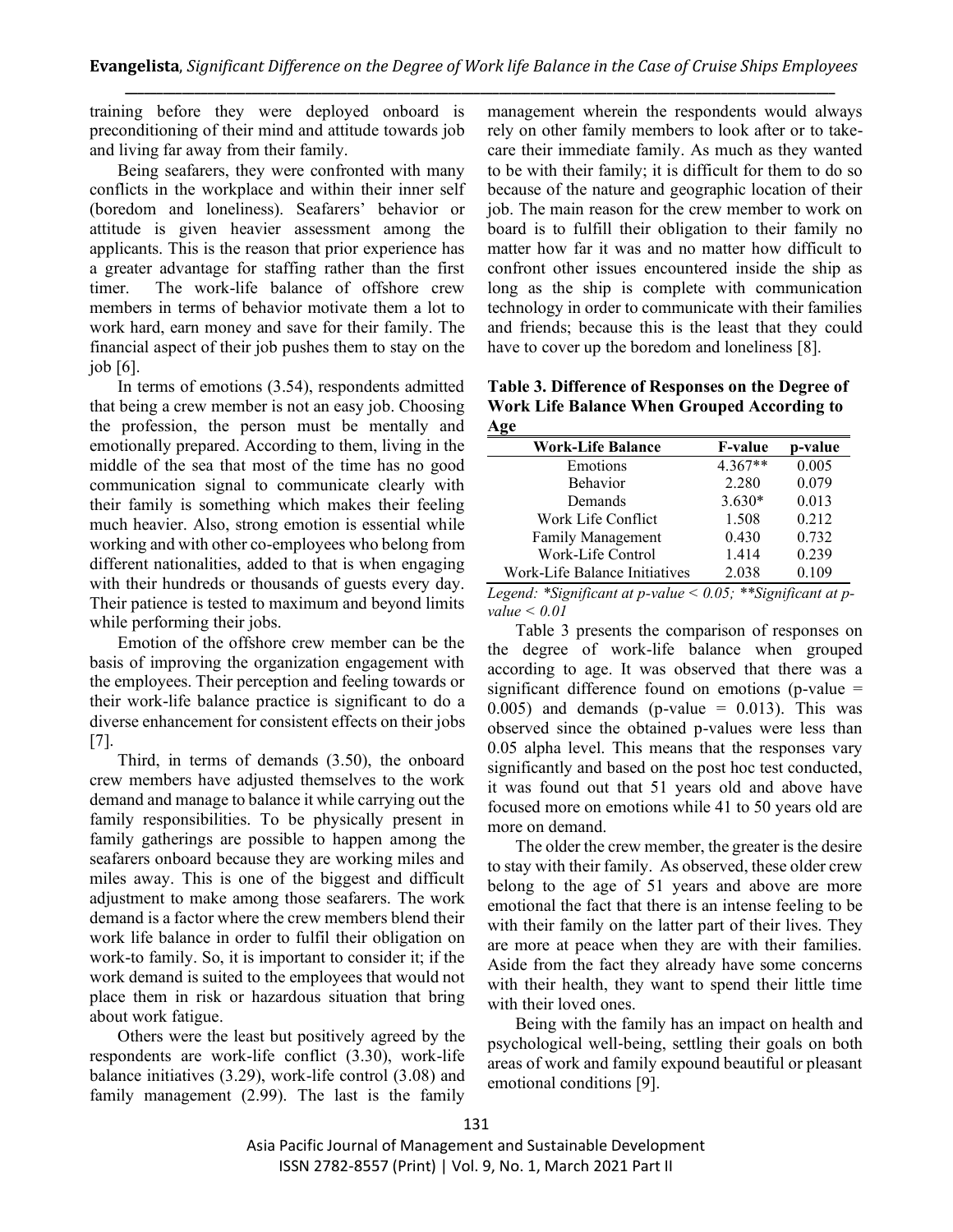According to them, they have worked for a long time, so it is about time for them to relax and enjoy the remaining years to live. Some of the 40 - 50, are not yet done sending their children to school, therefore, they do not want to settle yet with their jobs as seafarer. They believed that their family still needs financial support and resources.

The older age groups have unlike conditions mentally, emotionally and physically compared to younger age. The old ones are more to have maintenance of work life balance for being a worker when it comes to flexibility in many cases unlike the younger ones as they are physically stronger and mentally and emotionally aggressive to work and personal endeavors.

#### **Table 4. Difference of Responses on the Degree of Work Life Balance When Grouped According to Sex**

| <b>Work-Life Balance</b>      | t-value | p-value |
|-------------------------------|---------|---------|
| Emotions                      | 0.851   | 0.395   |
| <b>Behavior</b>               | 0.473   | 0.636   |
| Demands                       | 0.612   | 0.541   |
| Work Life Conflict            | 0.030   | 0.976   |
| <b>Family Management</b>      | 0.404   | 0.687   |
| Work-Life Control             | 0.626   | 0.531   |
| Work-Life Balance Initiatives | 0.923   | 0.357   |
|                               |         |         |

*Legend: \*Significant at p-value < 0.05*

In Table 4 as seen from the result, all computed pvalues were all greater than 0.05 alpha level, thus, the researchers fail to reject the null hypothesis. This means that there was no significant difference observed and implies that the responses on the degree of worklife balance do not differ significantly between male and female.

Both male and female are similar on managing or balancing their work life and fulfilling their responsibility to their family. They have similar work and life agenda they are just differ on how they manage the situation. In the context of male and female, workforce on board is very similar on how it shapes the gendered nature of flexible working, norms and performance outcomes. The policies for on board crew to support work-life balance for men and women are applied at the same time. Both sexes have flex-time work arrangements and family arrangements [10].

Table 5 reveals the comparison of responses on the degree of work-life balance when grouped according to civil status. It was found out that the responses vary on work-life conflict and work-life control because the resulted p-values were less than 0.05 alpha level. This indicates that the responses vary significantly and based on the post hoc test conducted, it shows that single have higher assessment on worklife conflict and work-life control.

**Table 5. Difference of Responses on the Degree of Work Life Balance When Grouped According to Civil Status**

| <b>Work-Life Balance</b>      | <b>F-value</b> | p-value |
|-------------------------------|----------------|---------|
| Emotions                      | 2.507          | 0.059   |
| <b>Behavior</b>               | 0.228          | 0.877   |
| Demands                       | 0.152          | 0.929   |
| Work Life Conflict            | 4.891**        | 0.002   |
| Family Management             | 1.296          | 0.276   |
| Work-Life Control             | $3.255*$       | 0.022   |
| Work-Life Balance Initiatives | 0.306          | 0.821   |

*Legend: \*Significant at p-value < 0.05; \*\*Significant at pvalue < 0.01*

The work life conflict does not appear to the single ones but rather to the married individuals. To further explain, based on the initial interview with both single and married, the single crew member has greater intention to spend more time with himself or herself rather than those who are married or with children. The degree of carrying the responsibility to the family; the married or parent crew member carried it out heavier than the single ones. Among married seafarers, they experience greater demands from their family or spouse that interfere with their work or vice-versa.

Work life conflicts are a negative assumption on this that matters to his life between work and personal stuffs. Among the seafarers as observed the experience anxiety with the feeling of absence as family member. Also, among the married, parents or family man or women offshore crew members separation from their partners and children is one of the most significant causes of stress which is unlikely among the single crew members [11].

This further explains that commonly, the single crew member focuses more on with his personal interest like to travel a lot with their friends during the disembarkation, do a lot of shopping or engage to many activities during their free time because they find themselves with lighter responsibility. While the married or parent crew member are very particular on how they will manage their budget.

Meanwhile, respondents who are married can generally manage or take in control of the situation therein in the workplace while fulfilling their role to their family. They are most profound handling a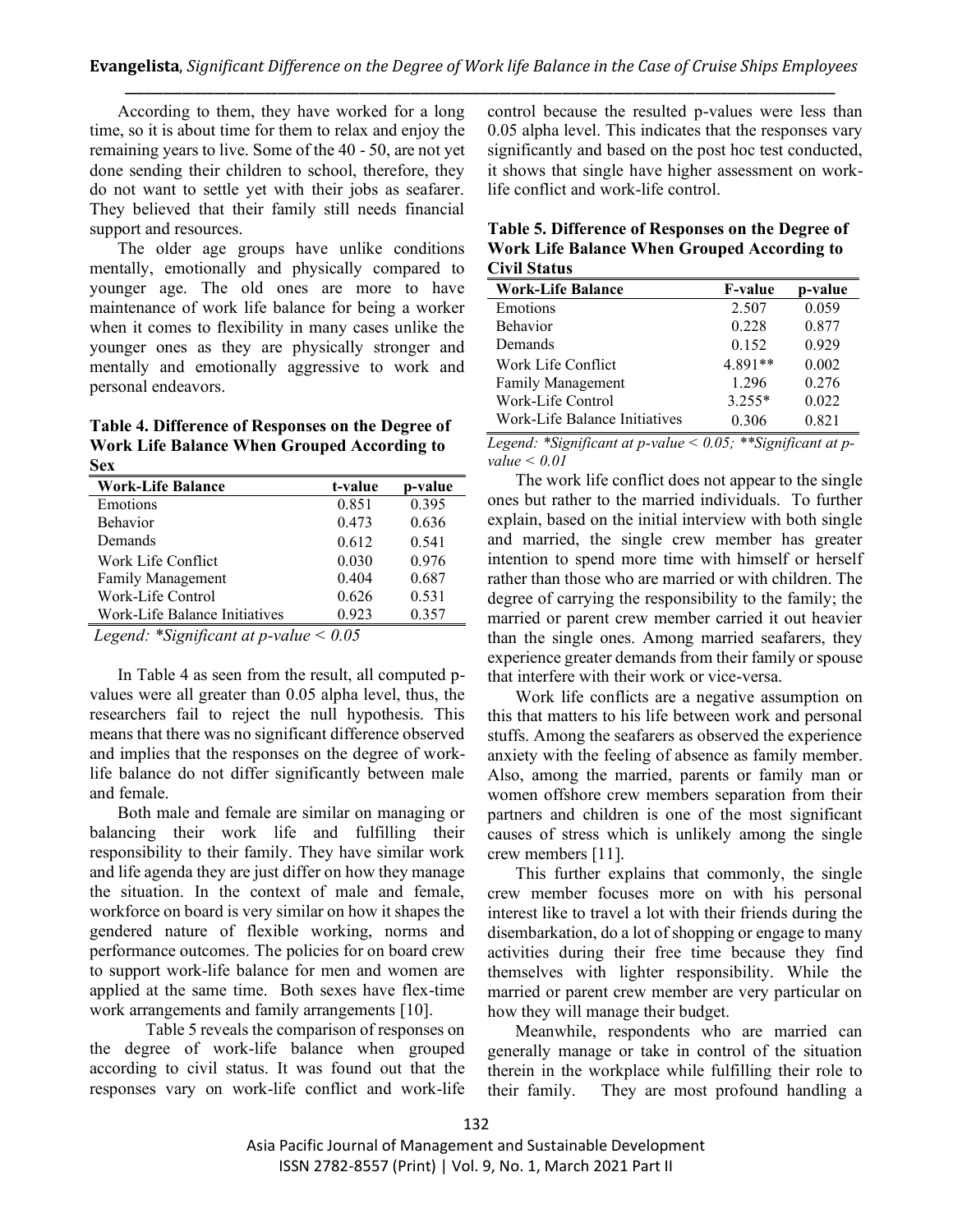multitasking individual role in work and in family. They spend vacations based on the need, otherwise, they choose to spend their time to their family. Fortunately, with current programs of many cruising companies implement organizational support to the onboard crew to maintain their self-efficacy while achieving work life balance [12].

#### **Table 6. Difference of Responses on the Degree of Work-Life Balance When Grouped According to Educational Attainment**

| емисанонат лианнисни          |                |         |
|-------------------------------|----------------|---------|
| <b>Work Life Balance</b>      | <b>F-value</b> | p-value |
| Emotions                      | $6.502**$      | 0.002   |
| <b>Behavior</b>               | 1.739          | 0.177   |
| Demands                       | $6.312**$      | 0.002   |
| Work Life Conflict            | 2.367          | 0.095   |
| <b>Family Management</b>      | 1.183          | 0.308   |
| Work-Life Control             | $3.341*$       | 0.037   |
| Work-Life Balance Initiatives | 2 2 8 9        | 0.103   |

*Legend: \*Significant at p-value < 0.05; \*\*Significant at pvalue < 0.01*

Table 6 presents the comparison of responses on the degree of work-life balance when grouped according to educational attainment. It was observed that there was a significant difference found on emotions (p-value =  $0.002$ ), demands (p-value =  $0.002$ ) and work-life control (p-value  $= 0.037$ ). This was observed since the obtained p-values were less than 0.05 alpha level. This means that the responses vary significantly and based on the post hoc test conducted, it was found out that college graduate have higher assessment on emotions and work-life control while those who earned other degree have higher assessment on demands.

The college graduate crew member can adapt more to manage their workload while performing their role and do their responsibilities and to their families. They are very positive toward their co-worker, supervisor and the guest. The college graduate performed better because they have previous knowledge or training. They feel proud of being productive and contributed a lot to the organization or company. For such emotion, it manifests their work life control towards their personal lives and work. Whereas the undergraduate satisfies the demand to work according to the specified number of work hours for their mind set and emotion were settled to be that way. People are motivated settling their goals when their feelings or emotions are in better condition [9].

As to the demands, according to the college graduate, seafarers they were able to meet the requirements of my job without working long hours and they are satisfied with that. In the fulfillment of the demand of their work they usually spending more time on work related projects rather on personal endeavors however, despite of the number of hours spent in work they still able to go out and have my social life. Thus, the respondents agreed that they were given flexible schedule to maintain work life balance onboard.

Despite the remarkable demand on work onboard, it creates positive and psychological impact to the seafarers to do their job well while being functional member of their family. Further, for work life control, many from the college graduate can take control both aspects between work and family. They can spend time for vacation with their family and love ones.

Ships crews come from a wide array of backgrounds each with highly varying levels of qualification and skill. Continual advancement in ship technology has made it increasingly necessary for seafarers to continue their education to be able to be an effective and safe worker [13].

**Table 7. Difference of Responses on the Degree of Work-Life Balance When Grouped According to Length of Stay in the Company**

| <b>Work Life Balance</b>      | f-value   | p-value |
|-------------------------------|-----------|---------|
| Emotions                      | $3.662**$ | < 01    |
| <b>Behavior</b>               | 2.832*    | 0.005   |
| Demands                       | $5.023**$ | < 01    |
| Work Life Conflict            | 2.087*    | 0.038   |
| <b>Family Management</b>      | 0.344     | 0.731   |
| Work-Life Control             | $2.126*$  | 0.034   |
| Work-Life Balance Initiatives | 0.780     | 0.436   |

*Legend: \*Significant at p-value < 0.05; \*\*Significant at pvalue < 0.01*

Table 7 shows the comparison of responses on the degree of work-life balance when grouped according to length of stay in the company. It was found out that the responses vary on emotions (p-value  $= 0.000$ ), behavior (p-value =  $0.005$ ), demands (p-value =  $0.000$ ), worklife conflict (p-value  $= 0.038$ ) and work-life control (pvalue  $= 0.022$ ) because the resulted p-values were less than 0.05 alpha level. This indicates that the responses vary significantly and based on the post hoc test conducted, those who are working 1 to 10 years in the company have higher assessment on the above dimensions.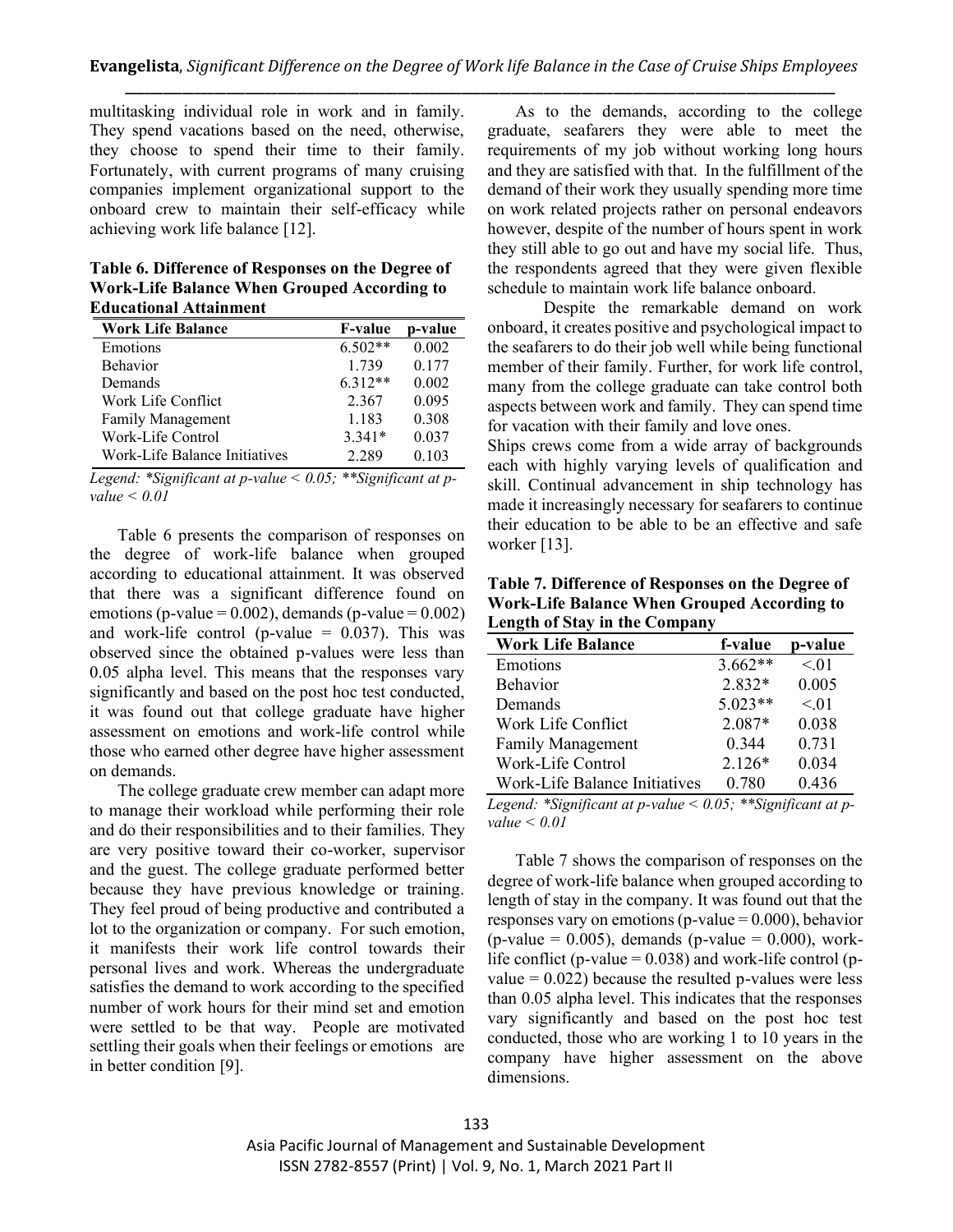The respondents who are working 1 to 10 years in the company are respected for aiming to fulfill work life balance and personal aspirations. By having such life balance, they have peace of mind while working onboard. In addition, through staying in the industry, they became proud of themselves and become more productive and better. Consequently, respondents for a longer period became knowledgeable handling matters between work and family responsibility. Emotion influences cognitive processes that make them good to pay attention to details, rationalized reasoning, and determining problems [14].

The respondents behave positively on the matter relevant to their receiving salary. Others were given the chance to be promoted or received better offer right after every contract because they enable to work effectively. They are also optimistic about that they will be appreciated for each job done well. Management has to make valuable effort to heighten self-esteem, self-respect, self-worthy and value for work life balances among onboard crew.

As the result displays, demand is highly significant to the respondents who are working 1 to 10 years in the company to which it matters to them the satisfaction working with the number of hours. Along with that, they put extra effort to get their job done. On the other hand, some encountered work life conflict as much as they wanted to give full attention on their job onboard their focus was divided with some worries concerning family issues or challenges thus, it interferes their job. Meanwhile, others were in control of their situations performing their roles and obligations smoothly in the family and work as well.

As explained, the essentials for workers onboard to cover up work related anxiety by giving them time to communicate with their family and maintaining positive work-live environment.

More so, respondents who are working 1 to 10 years in the company encountered conflicts between family and work that basically affect their performance. According to the respondents, when their work was interfered by family issues and other personal interest, they could not focus on their job onboard. This caused them mentally and emotionally disturbed. As affirmed by the respondents, there are some instances that their work is more demanding which requires more time and strength to fulfill what is being expected. This is just one of the challenges that the respondents must fulfill to manage and balance the work while at the same the family responsibilities and obligations. Work fatigue creates mental stress for those who cannot adopt easily to their work situation added to the unpleasant social environment can affect the work performance of seafarer who is confronted with a high demand expectation in the workplace.

Lastly, for the work life control of respondents who are working 1 to 10 years in the company perfectly manage their job and relation with them through the years of working onboard. They avail to spend meaningful and fruitful vacation with their family. They retain to their job and counting longer number of years in the industry. The retention of the crew members in their job must be managed by the shipping company. This is important thing that the company should be focused on. The retention is relevant to the satisfaction with job and employer, opportunities for career opportunities and working condition of the workplace [15].

#### **CONCLUSION AND RECOMMENDATION**

Majority of the respondents are aged 31 to 40 years old, female, single, college graduate and worked for about 1 to 10 years. Most of the on-board crew were at the aged 30's. They have been part of the cruising industry for several years. There is a significant difference of responses on the degree of work-life balance specifically on demand among the respondents' aged 41 to 50- and 51-years old seafarers on emotions. However, the single seafarers have higher assessment on their work-life conflict and work-life control compared to married individuals. Today's industry requires candidates for jobs with a minimum educational requirement of at least college degree compared from long years ago that accepts high school graduate. The previous relevant work background was the most privileged or advantaged to fill in the position onboard. Further, there is also a significant difference of responses on the degree of work-life balance among college graduate seafarers on their emotions, demand, and work-life control; while those who worked in 1 to 10 years have higher assessment on behavior, work-life conflict, and work-life control. Further, for work life control, many from the college graduate can take control both aspects between work and family. They can spend time for vacation with their family and love ones. Last, there is no significant difference as observed specifically according to sex in all given variables.

The researcher recommend for the company may be more lenient to hire the crew member with light health issues. The cruising company may give special attention on the workload and fatigue issues of the crew